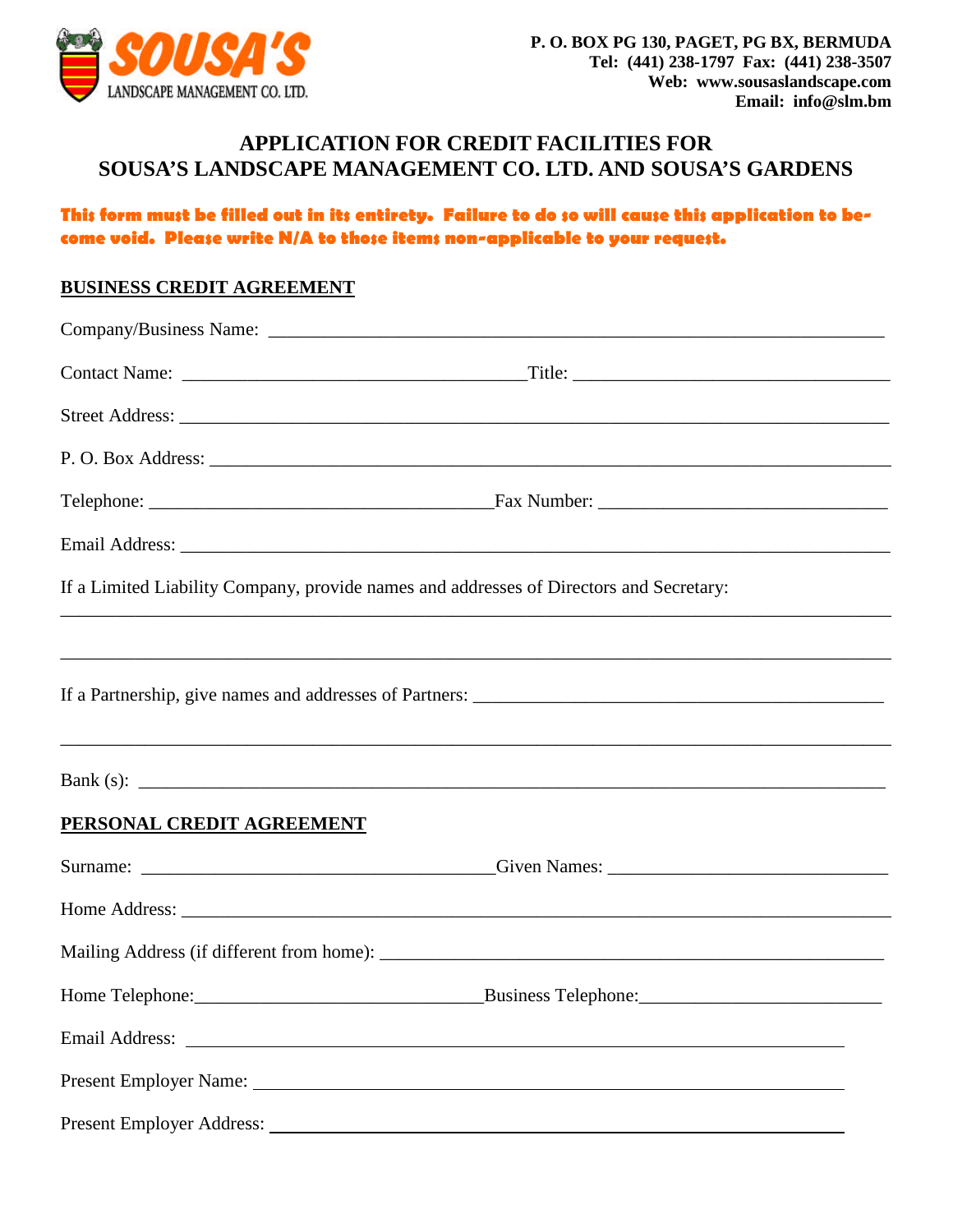#### *Application for Credit at Sousa's Landscape Management Co. Ltd. and/or Sousa's Gardens/2*

| (Personal Credit Agreement Continued)                      |                                                                                                             |  |  |  |
|------------------------------------------------------------|-------------------------------------------------------------------------------------------------------------|--|--|--|
|                                                            |                                                                                                             |  |  |  |
|                                                            |                                                                                                             |  |  |  |
|                                                            |                                                                                                             |  |  |  |
|                                                            | Marital Status: Married ______________________Single _______________Divorced _______________________        |  |  |  |
|                                                            |                                                                                                             |  |  |  |
|                                                            |                                                                                                             |  |  |  |
|                                                            |                                                                                                             |  |  |  |
|                                                            |                                                                                                             |  |  |  |
|                                                            |                                                                                                             |  |  |  |
|                                                            |                                                                                                             |  |  |  |
|                                                            |                                                                                                             |  |  |  |
| Persons authorized to charge to this account (max of two): |                                                                                                             |  |  |  |
|                                                            |                                                                                                             |  |  |  |
|                                                            |                                                                                                             |  |  |  |
| <b>CREDIT REFERENCES</b>                                   |                                                                                                             |  |  |  |
|                                                            | Please list three (3) local companies where you have a current charge/credit account (excluding utilities): |  |  |  |
|                                                            |                                                                                                             |  |  |  |
|                                                            |                                                                                                             |  |  |  |
|                                                            |                                                                                                             |  |  |  |
| 3.                                                         |                                                                                                             |  |  |  |